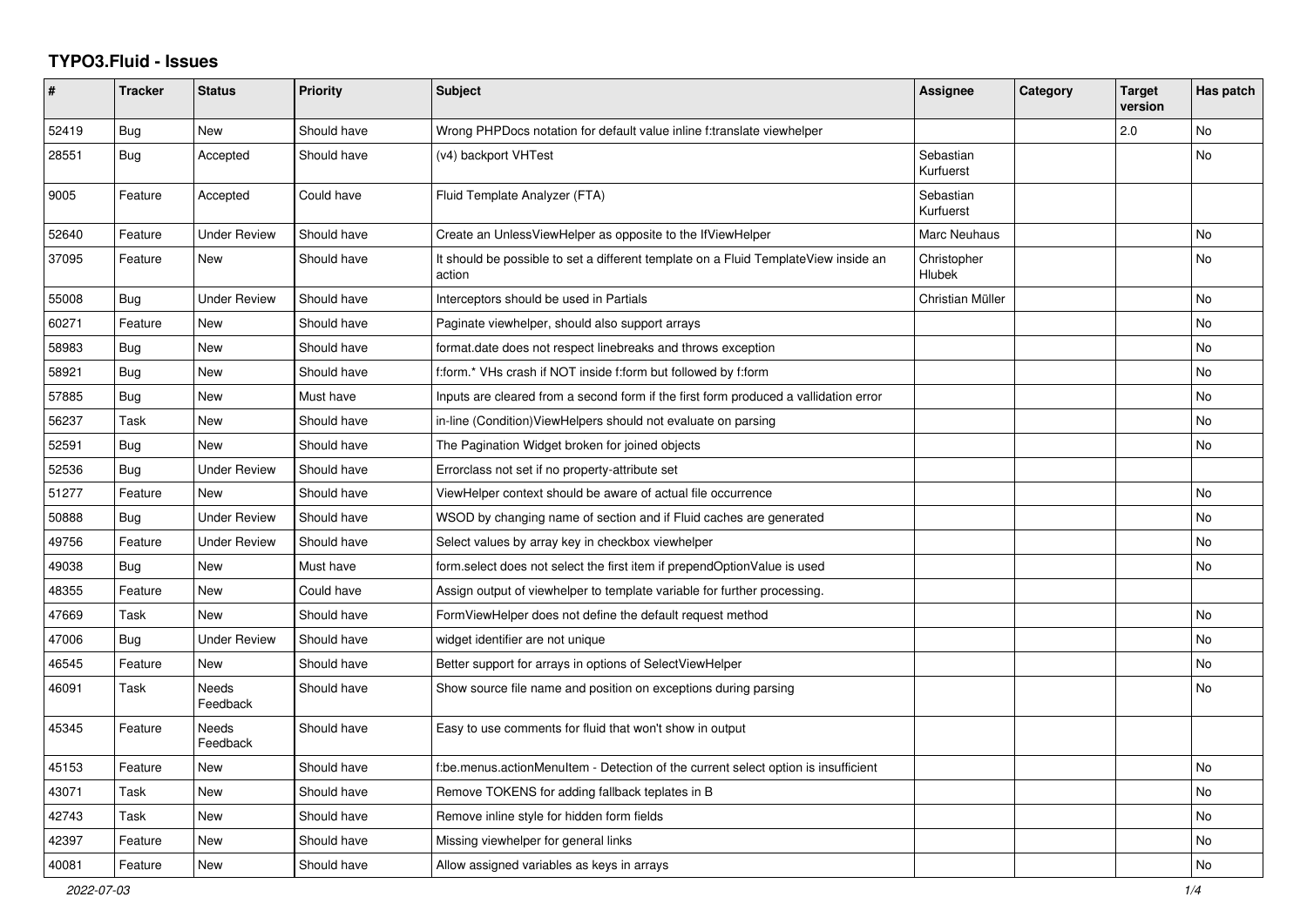| ∦     | <b>Tracker</b> | <b>Status</b>            | <b>Priority</b> | Subject                                                                                                     | <b>Assignee</b>        | Category | <b>Target</b><br>version | Has patch |
|-------|----------------|--------------------------|-----------------|-------------------------------------------------------------------------------------------------------------|------------------------|----------|--------------------------|-----------|
| 38130 | Feature        | New                      | Should have     | Checkboxes and multiple select fields should have an assignable default value                               |                        |          |                          | No        |
| 36559 | Feature        | New                      | Could have      | New widget progress bar                                                                                     |                        |          |                          | Yes       |
| 33215 | Feature        | New                      | Should have     | RFC: Dynamic values in ObjectAccess paths                                                                   |                        |          |                          | No        |
| 28554 | Bug            | New                      | Should have     | (v4) implement feature flag to disable caching                                                              |                        |          |                          | No        |
| 28553 | Bug            | New                      | Should have     | improve XHProf test setup                                                                                   |                        |          |                          | No        |
| 28552 | Bug            | New                      | Should have     | (v5) write ViewHelper test for compiled run; adjust functional test to do two passes<br>(uncached & cached) |                        |          |                          | No        |
| 28550 | <b>Bug</b>     | New                      | Should have     | (v4) make widgets cacheable, i.e. not implement childnodeaccess interface                                   |                        |          |                          | No        |
| 28549 | Bug            | <b>New</b>               | Should have     | make widgets cacheable, i.e. not implement childnodeaccess interface                                        |                        |          |                          | No        |
| 13045 | <b>Bug</b>     | New                      | Should have     | Entity decode of strings are different between if-conditions and output of variable                         |                        |          |                          |           |
| 9514  | Feature        | New                      | Should have     | Support explicit Array Arguments for ViewHelpers                                                            |                        |          |                          |           |
| 5636  | Task           | Under Review             | Must have       | Form_RadioViewHelper and CheckBoxViewHelper miss check for existing object<br>before it is accessed.        |                        |          |                          | No        |
| 3291  | Feature        | <b>Needs</b><br>Feedback | Should have     | Cacheable viewhelpers                                                                                       |                        |          |                          | No        |
| 33394 | Feature        | Needs<br>Feedback        | Should have     | Logical expression parser for BooleanNode                                                                   | Tobias Liebig          | Core     |                          | No        |
| 33551 | Bug            | New                      | Must have       | View helper values break out of a partial scope                                                             | Sebastian<br>Kurfuerst | Core     |                          | No        |
| 12863 | Bug            | New                      | Should have     | Attributes of a viewhelper can't contain a '-'                                                              | Sebastian<br>Kurfuerst | Core     |                          | No        |
| 51239 | Bug            | <b>Under Review</b>      | Must have       | AbstractViewHelper use incorrect method signature for "\$this->systemLogger->log()"                         | Adrian Föder           | Core     |                          | Yes       |
| 46257 | Feature        | <b>Under Review</b>      | Should have     | Add escape sequence support for Fluid                                                                       |                        | Core     |                          | No        |
| 39990 | Bug            | New                      | Should have     | Same form twice in one template: hidden fields for empty values are only rendered<br>once                   |                        | Core     |                          | No        |
| 32035 | Task           | New                      | Should have     | Improve fluid error messages                                                                                |                        | Core     |                          | Yes       |
| 30555 | Feature        | New                      | Could have      | Make TagBuilder more extensible                                                                             |                        | Core     |                          | No        |
| 27607 | Bug            | New                      | Must have       | Make Fluid comparisons work when first element is STRING, second is NULL.                                   |                        | Core     |                          | No        |
| 10472 | Feature        | New                      | Could have      | Fluid Standalone distribution                                                                               |                        | Core     |                          | No        |
| 7608  | Feature        | New                      | Could have      | Configurable shorthand/object accessor delimiters                                                           |                        | Core     |                          | Yes       |
| 4704  | Feature        | New                      | Should have     | Improve parsing exception messages                                                                          |                        | Core     |                          |           |
| 3481  | Bug            | New                      | Should have     | Use ViewHelperVariableContainer in PostParseFacet                                                           |                        | Core     |                          | No        |
| 1907  | Feature        | New                      | Could have      | Default values for view helpers based on context                                                            |                        | Core     |                          |           |
| 62346 | Feature        | New                      | Could have      | f:comment should have high precende                                                                         |                        | Core     | 3.x                      | No        |
| 60181 | Feature        | New                      | Could have      | Caching mechanism for Fluid Views/Templates                                                                 |                        | View     |                          | No        |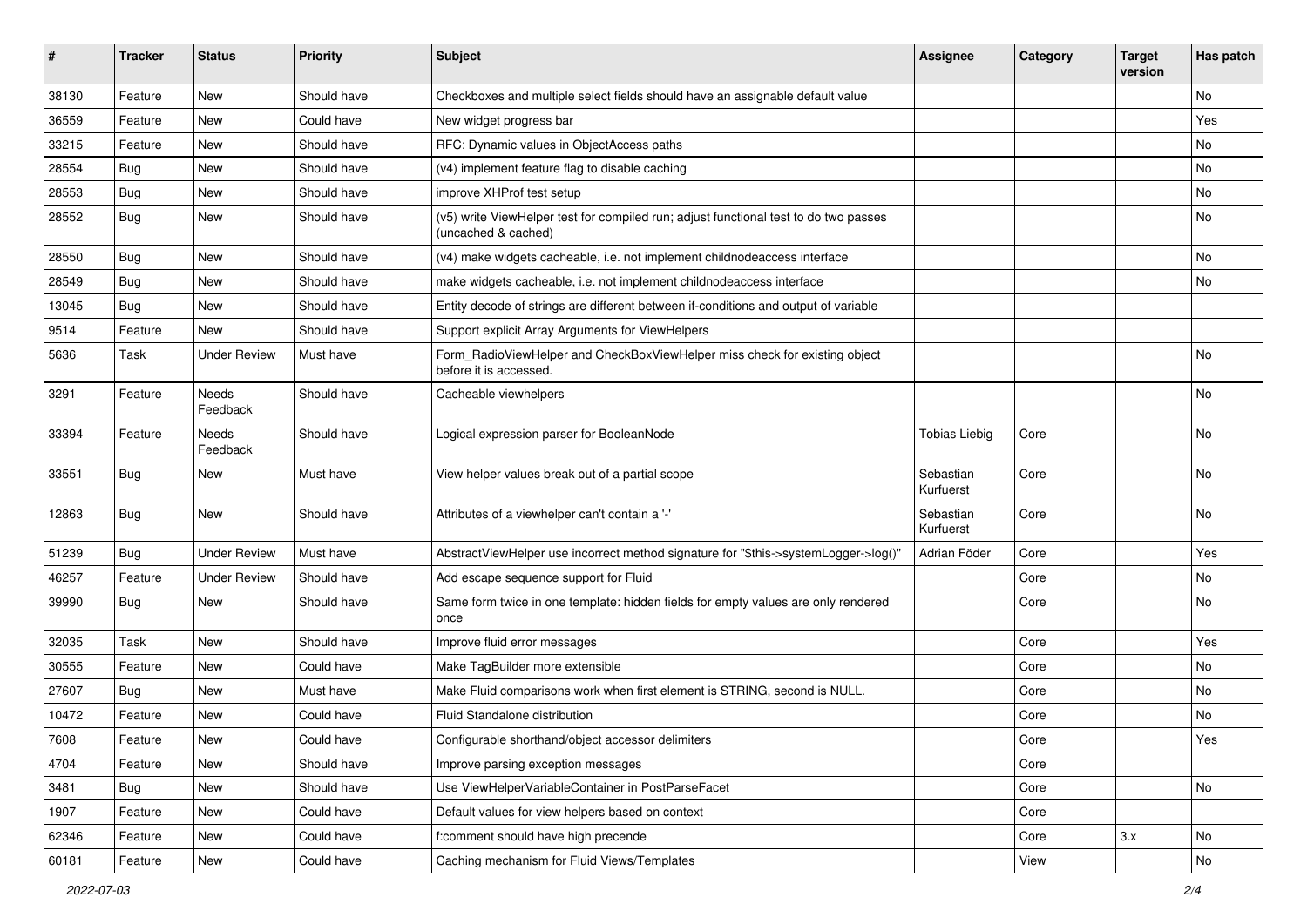| #     | <b>Tracker</b> | <b>Status</b>       | <b>Priority</b> | <b>Subject</b>                                                               | <b>Assignee</b>             | Category           | <b>Target</b><br>version | Has patch |
|-------|----------------|---------------------|-----------------|------------------------------------------------------------------------------|-----------------------------|--------------------|--------------------------|-----------|
| 45394 | Task           | New                 | Should have     | Forwardport Unit test for standalone view                                    |                             | View               |                          | No        |
| 43072 | Task           | New                 | Should have     | Remove TOKENS for adding templates fallback in Backporter                    |                             | View               |                          | No        |
| 38369 | <b>Bug</b>     | New                 | Must have       | Resource ViewHelpers should not fall back to request package                 |                             | View               |                          | No        |
| 8989  | Feature        | Needs<br>Feedback   | Could have      | Search path for fluid template files                                         |                             | View               |                          | No        |
| 46289 | Bug            | Needs<br>Feedback   | Should have     | Enable Escaping Interceptor in XML request format                            |                             | View               | 2.0.1                    | No        |
| 40998 | <b>Bug</b>     | Under Review        | Should have     | Missing parent request namespaces in form field name prefix                  | Sebastian<br>Kurfuerst      | <b>ViewHelpers</b> | 1.1.1                    | <b>No</b> |
| 36662 | <b>Bug</b>     | Needs<br>Feedback   | Should have     | Checked state isn't always correct when property is collection               | Kevin Ulrich<br>Moschallski | <b>ViewHelpers</b> | 1.1.1                    | No        |
| 5933  | Feature        | Accepted            | Should have     | Optional section rendering                                                   | Sebastian<br>Kurfuerst      | <b>ViewHelpers</b> |                          | No        |
| 8491  | Task           | Needs<br>Feedback   | Should have     | link.action and uri.action differ in absolute argument                       | Karsten<br>Dambekalns       | <b>ViewHelpers</b> |                          | <b>No</b> |
| 33628 | <b>Bug</b>     | Needs<br>Feedback   | Must have       | Multicheckboxes (multiselect) for Collections don't work                     | Christian Müller            | ViewHelpers        |                          | No        |
| 3725  | Feature        | New                 | Could have      | <b>CSS Engine</b>                                                            | Christian Müller            | <b>ViewHelpers</b> |                          | No        |
| 59057 | <b>Bug</b>     | <b>Under Review</b> | Must have       | Hidden empty value fields shoud be disabled when related field is disabled   | Bastian<br>Waidelich        | <b>ViewHelpers</b> |                          | No        |
| 58862 | Bug            | Needs<br>Feedback   | Should have     | FormViewHelper doesn't accept NULL as value for \$arguments                  | Bastian<br>Waidelich        | ViewHelpers        |                          | Yes       |
| 54195 | Task           | <b>New</b>          | Should have     | Rename and move FormViewHelper's errorClass value, currently 'f3-form-error' | Adrian Föder                | ViewHelpers        |                          | No        |
| 65424 | Bug            | <b>Under Review</b> | Should have     | SelectViewHelper must respect option(Value Label)Field for arrays            |                             | <b>ViewHelpers</b> |                          | No        |
| 60856 | <b>Bug</b>     | New                 | Must have       | Target attribute not supported by the form viewhelper                        |                             | <b>ViewHelpers</b> |                          | Yes       |
| 60003 | Feature        | <b>New</b>          | Should have     | Add required-Attribute to f:form.password                                    |                             | ViewHelpers        |                          | <b>No</b> |
| 54284 | Bug            | <b>New</b>          | Should have     | Default Option for Switch/Case VH                                            |                             | <b>ViewHelpers</b> |                          | <b>No</b> |
| 51100 | Feature        | New                 | Must have       | Links with absolute URI should have the option of URI Scheme                 |                             | <b>ViewHelpers</b> |                          | <b>No</b> |
| 49600 | <b>Bug</b>     | New                 | Should have     | f:form tag shown as a HTML on frontend                                       |                             | <b>ViewHelpers</b> |                          | <b>No</b> |
| 40064 | Bug            | New                 | Must have       | Multiselect is not getting persisted                                         |                             | <b>ViewHelpers</b> |                          | <b>No</b> |
| 39936 | Feature        | New                 | Should have     | registerTagAttribute should handle default values                            |                             | <b>ViewHelpers</b> |                          | No        |
| 37619 | Bug            | New                 | Should have     | Fatal Error when using variable in name attribute of Section ViewHelper      |                             | <b>ViewHelpers</b> |                          | No        |
| 36410 | Feature        | New                 | Should have     | Allow templates to send arguments back to layout                             |                             | ViewHelpers        |                          | No        |
| 34682 | <b>Bug</b>     | <b>Under Review</b> | Should have     | Radio Button missing checked on validation error                             |                             | ViewHelpers        |                          | No        |
| 34309 | Task           | New                 | Could have      | Unknown ViewHelpers cause exception - should be handled more graceful        |                             | ViewHelpers        |                          | No        |